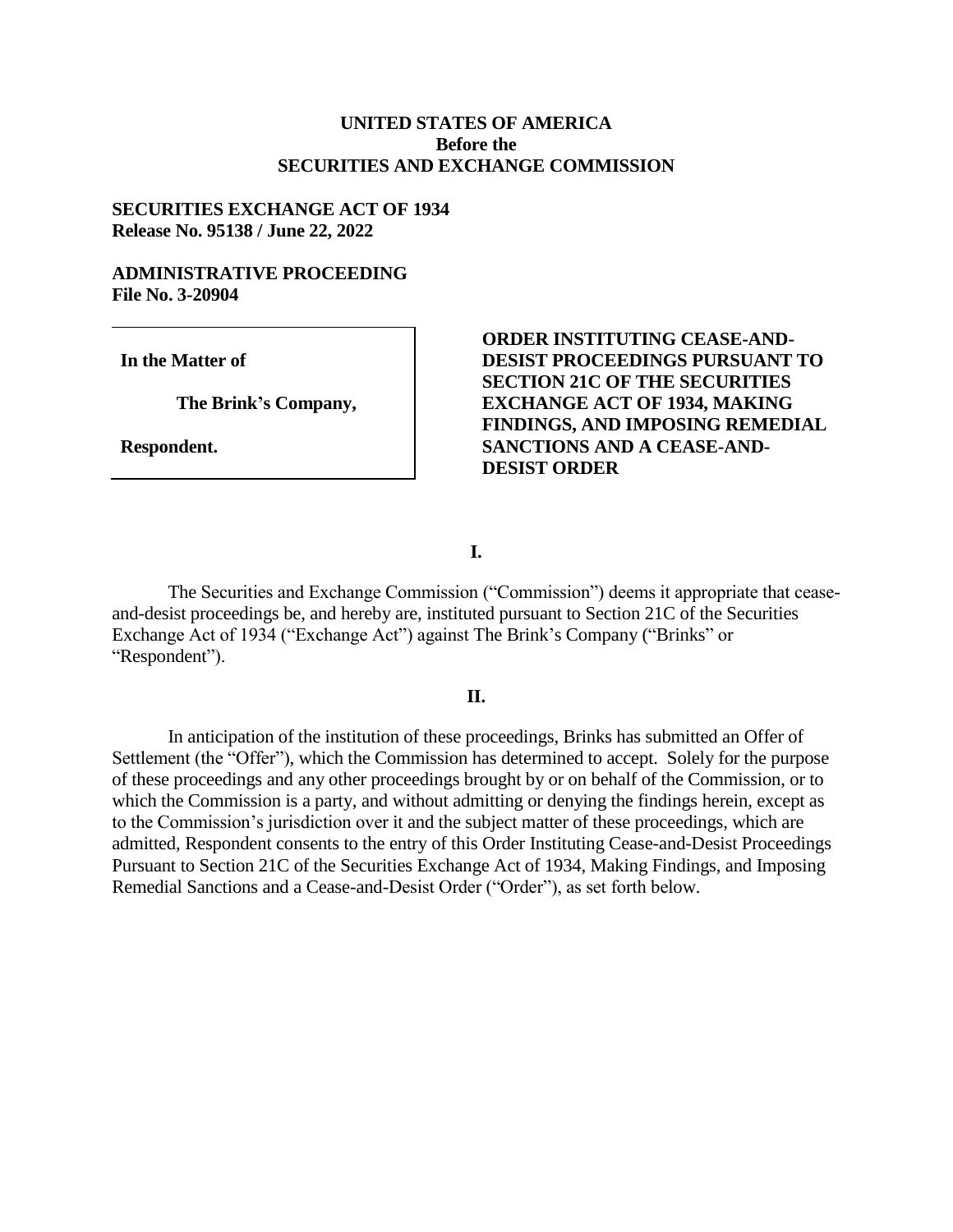On the basis of this Order and Respondent's Offer, the Commission finds<sup>1</sup> that:

### **Respondent**

1. Brinks, a Virginia corporation with headquarters in Richmond, Virginia, provides cash transit and money processing services worldwide. Brinks' common stock is registered under Section 12(g) of the Exchange Act and trades on the New York Stock Exchange. Brinks files periodic reports, including reports on Forms 10-K and 10-Q, with the Commission pursuant to Section 13(a) of the Exchange Act and related rules thereunder. Brinks operates in the United States through Brink's U.S. ("Brinks U.S."), a division of Brink's, Inc., which is a wholly-owned subsidiary of Brinks. Brinks U.S. is based in Dallas, Texas and has approximately 11,000 U.Sbased employees.

# **Facts**

## **A. Regulatory Framework Protecting Whistleblowers**

 $\overline{a}$ 

2. On August 12, 2011, the Commission implemented rules to fulfill its congressional mandate under the Dodd-Frank Wall Street Reform and Consumer Protection Act of 2010 ("Dodd-Frank Act") to encourage whistleblowers to report possible violations of the securities laws. Adopted as part of this rulemaking, Exchange Act Rule 21F-17 prohibits any person from taking any action to impede an individual from communicating directly with the Commission, including by "enforcing, or threatening to enforce, a confidentiality agreement…." The new rules were wellpublicized at the time.

3. In April 2015, the Commission brought the first enforcement action for a violation of Rule 21F-17 based on a company's use of a restrictive confidentiality agreement. 2 Subsequently, from 2016 to early 2017, the Commission instituted eight other enforcement actions charging violations of Rule 21F-17.<sup>3</sup> These enforcement actions were reported in the media and Brinks received general circulation client alerts from multiple law firms, as well as specific advice

<sup>&</sup>lt;sup>1</sup> The findings herein are made pursuant to Respondent's Offer of Settlement and are not binding on any other person or entity in this or any other proceeding.

<sup>2</sup> *See In the Matter of KBR, Inc*., Exchange Act Rel. No. 74619 (April 1, 2015) (settled cease and desist proceeding).

<sup>3</sup> *See In the Matter of Merrill Lynch, Peirce, Fenner and Smith, Inc*., Exchange Act Rel. No. 78141 (June 23, 2016); *In the Matter of BlueLinx Holdings, Inc*., Exchange Act Rel. No. 78528 (Aug. 10, 2016); *In the Matter of HealthNet, Inc.*, Exchange Act Rel. No. 78590 (Aug. 16, 2016)*; In the Matter of Anheuser-Busch InBev SA/NV*, Exchange Act Rel. No. 78957 (Sept. 28, 2016); *In the Matter of NeuStar, Inc*., Exchange Act Rel. No. 79593 (Dec. 19, 2016); *In the Matter of SandRidge Energy, Inc*., Exchange Act Rel. No. 79607 (Dec. 20, 2016); *In the Matter of BlackRock, Inc*., Exchange Act Rel. No. 79804 (Jan. 17, 2017); *In the Matter of Homestreet, Inc*., *et al*., Exchange Act Rel. No. 79844 (Jan. 19, 2017).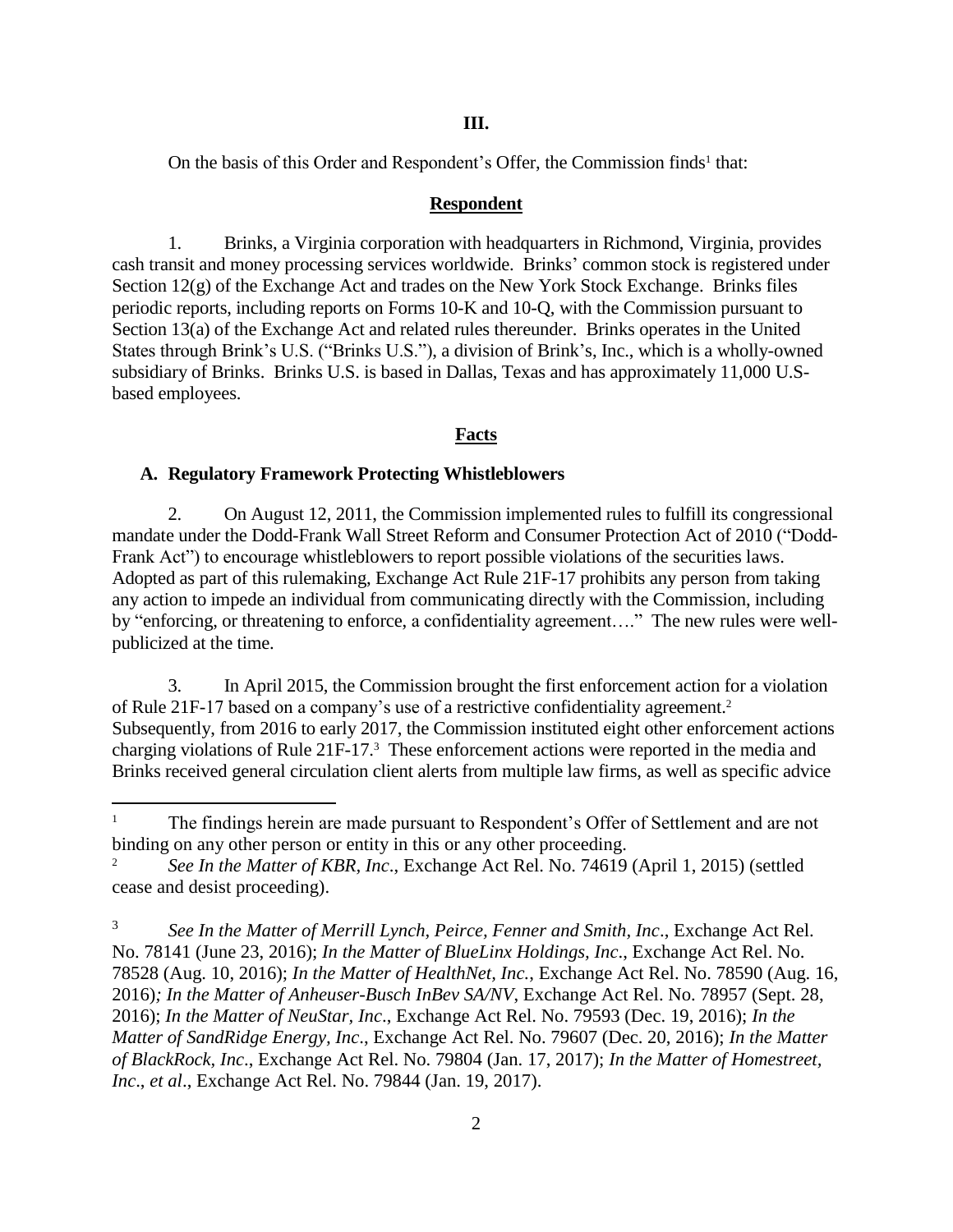from their regular outside counsel, to review their employment-related agreements with a view to ensuring that the agreements did not violate Rule 21F-17.

# **B. Brinks Required Thousands of Its Employees to Sign Confidentiality Agreements**

Beginning in at least 2015, and continuing through April 2019 (hereinafter, the "relevant period"), new Brinks U.S. employees were required to execute a Confidentiality and Non-Competition Agreement ("Confidentiality Agreement") as part of their onboarding process. The Confidentiality Agreement prohibited employees from divulging confidential information about the company to any third party without the prior written authorization of a Brinks, Inc. executive officer. The agreement defined "Confidential Information" broadly to include information about "current and potential customers, . . . prices, costs, business plans, market research, sales, marketing, . . . operational processes and techniques, *[and] financial information including financial information set forth in internal records, files and ledgers or incorporated in profit and loss statements, financial reports and business plans...,*" which are the kind of information and documents that often are components of whistleblower complaints.

5. In addition to the Confidentiality Agreement, during a part of the relevant period Brinks used a number of other agreements for U.S.-based employees leaving the company or settling litigated employment matters. Similar to the Confidentiality Agreement, certain of those agreements contained provisions that prohibited employees from divulging confidential corporate information to any third parties, unless compelled by law or legal process or expressly authorized by Brinks to do so.

6. Throughout the relevant period, Brinks maintained two separate legal departments in the United States. One group, based at Brinks U.S.'s offices in Dallas, Texas ("Texas Group"), was responsible for, among other things, employment matters pertaining to U.S.-based rank-and-file employees, including Confidentiality Agreements, severance agreements and employee litigation. The Texas Group oversaw changes to the Confidentiality Agreement template at issue here, in conjunction with Brinks U.S.'s human resources group. The other legal group, based at Brinks' global headquarters ("Brinks HQ") in Richmond, Virginia ("Virginia Group"), was responsible for, among other things, executive-level employment matters, including the severance agreement template for management employees. Executives at Brinks HQ did not sign the Confidentiality Agreement or other agreements containing such restrictive language as part of their on-boarding. Although each group was headed by a General Counsel and retained different outside counsel for employee-related issues, the groups routinely shared the legal guidance that they had received from outside counsel and information about the actions that they respectively were taking when they encountered an issue, such as employment-related agreements, that they believed also was applicable to the other group.

7. Beginning in April 2015, after the Commission had issued the order in the initial Rule 21F-17 enforcement proceeding, and continuing into 2017, Brinks in-house attorneys in both the Virginia and Texas Groups received general client bulletins, legal alerts, and case summaries from various private law firms discussing the Commission's enforcement actions charging violations of Rule 21F-17(a). On April 3, 2015, a partner at Brinks U.S.'s outside employment counsel, sent an email to the company's General Counsels and other lawyers in the Virginia and Texas Groups attaching a "Client Memo" that described the Commission's initial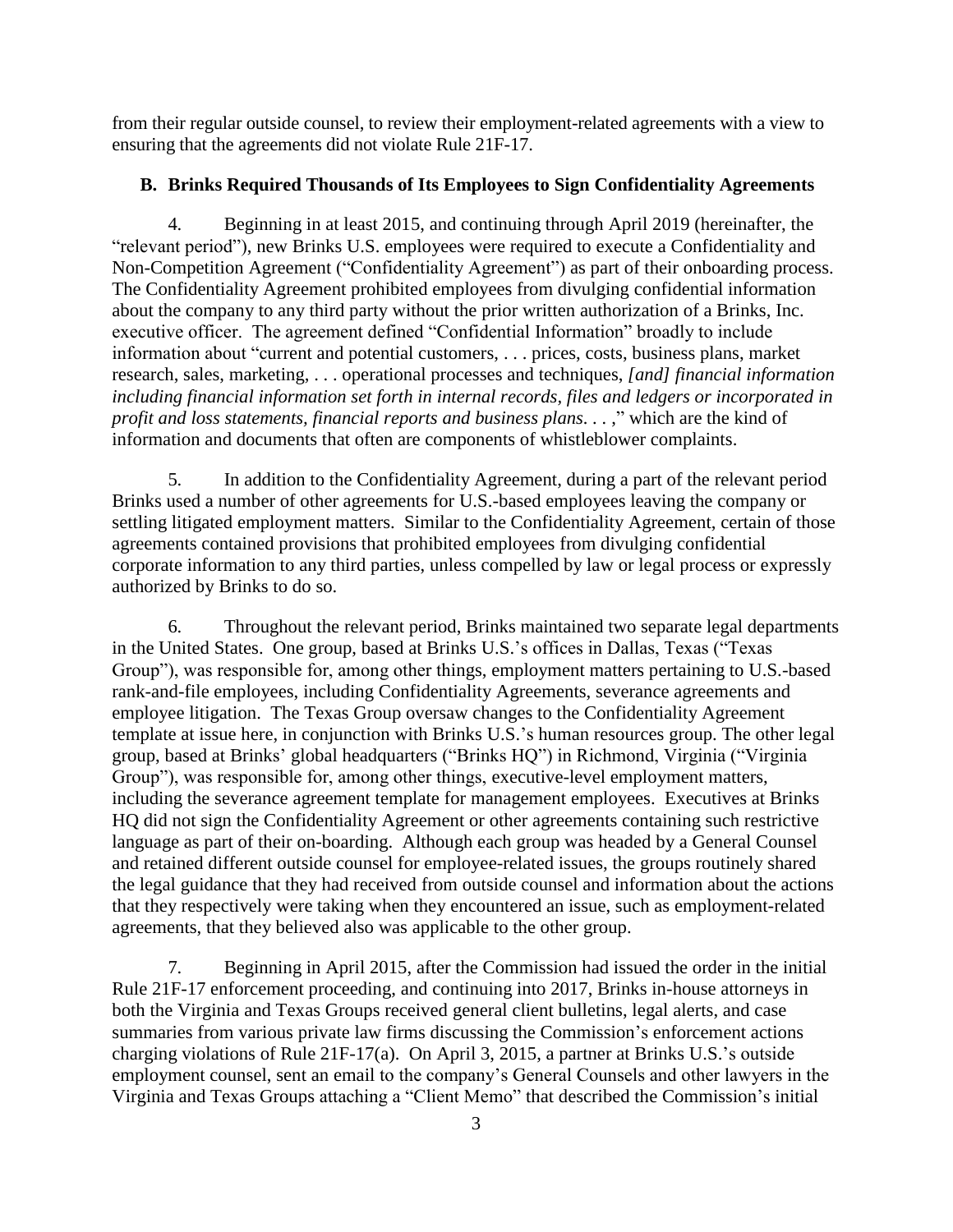Rule 21F-17 enforcement action, cited key findings from the Commission's order, predicted that the Commission would be bringing more cases enforcing Rule 21F-17, and recommended that public companies consider incorporating into their employment agreements certain whistleblower carve-out language apparently copied verbatim from the order.

8. On or about April 10, 2015, the Texas Group modified the Confidentiality Agreement template. However, instead of including a whistleblower protection carve-out, or otherwise addressing the restrictive language in the agreement as it applied to potential whistleblowers, the Texas Group added a provision imposing a \$75,000 liquidated damages liability, together with payment of Brinks' attorney's fees and costs, on any employee found to have violated the Confidentiality Agreement. The Texas Group proceeded to use this more restrictive version of its Confidentiality Agreement for Brinks U.S. employees over the next four years.

9. In 2016, lawyers in both the Texas and Virginia Groups continued receiving information and advice regarding the Commission's enforcement of Rule 21F-17. On or about August 16, 2016, an employment attorney in the Virginia Group emailed to herself a Wall Street Journal article about a Rule 21F-17 enforcement action brought by the Commission earlier that month. Brinks took no action at that time to review or revise any of its employee agreements. On or about December 22, 2016, another attorney in the Virginia Group received a law firm's client advisory bulletin that addressed two additional Rule 21F-17 enforcement proceedings. The client memo was forwarded to lawyers in both the Texas and Virginia Groups, and to the Virginia Group's outside counsel. Shortly thereafter, in January 2017, the Virginia Group modified its corporate-level severance agreement template to add a whistleblower exemption provision.

10. At that time, the Virginia Group informed the Texas Group of the changes that it had made to the Brinks HQ executive-level severance agreement template and sent them a copy of the revised Brinks HQ template. Despite this, the Texas Group, at that time, did not revise any of the employee agreement templates that it used for rank-and-file employees.

11. Beginning in mid-May 2017, the Texas Group added the whistleblower protection language that previously had been adopted by the Virginia Group for the Brinks HQ severance agreement to several employee litigation settlement agreements. The Texas Group, however, did not add whistleblower protection language to any other employee agreements, including the Confidentiality Agreement, at that time.

12. Brinks continued using the restrictive version of the Confidentiality Agreement until 2019.<sup>4</sup> In April 2019, after Brinks had been aware of the staff's investigation for over a year, the Texas Group added a whistleblower exemption provision to the Confidentiality Agreement template.

 $\overline{a}$ 

<sup>&</sup>lt;sup>4</sup> A limited number of Confidentiality Agreements executed between May and July 2018, contained a provision that allowed Brinks U.S. employees to disclose "Trade Secrets" to government agencies without prior company authorization in order to report a suspected violation of law.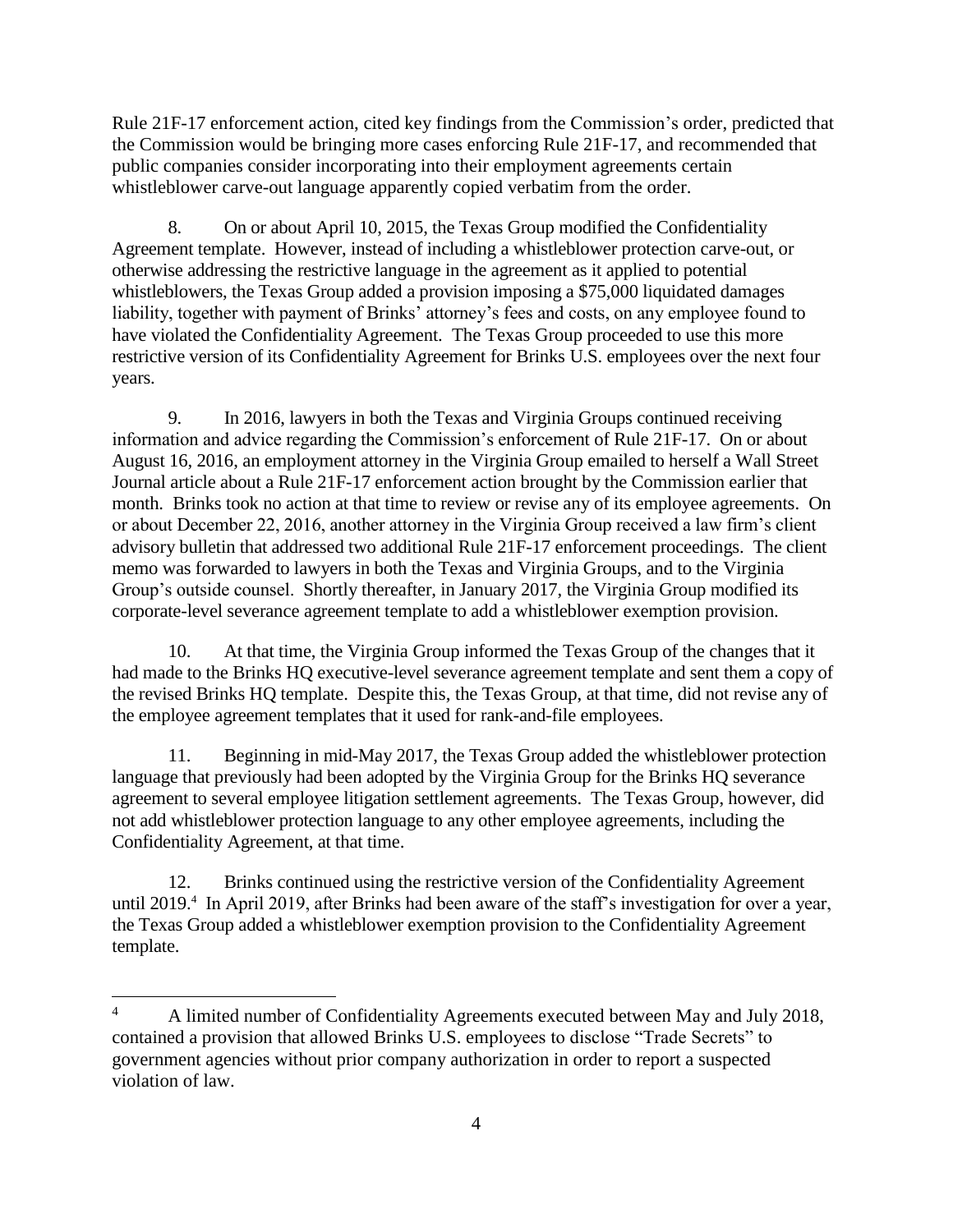13. By requiring current and former employees to notify the company prior to disclosing any financial or business information to any third parties, and threatening them with liquidated damages and legal fees if they did not do so, Brinks took action to impede potential whistleblowers by forcing those employees to choose between identifying themselves to the company as whistleblowers or potentially having to pay \$75,000 and the company's legal fees. This conduct undermines the purpose of Section 21F and Rule 21F-17(a) to "encourage[e] individuals to report to the Commission." Adopting Release at p. 201.

14. From April 2015 through April 2019, Brinks U.S. hired approximately 2,000 to 3,000 employees annually, virtually all of whom were required to execute Confidentiality Agreements that contained the restrictive confidentiality provisions and provided for the financial penalties described above.

15. In May 2019, Brinks posted a statement on its public website stating that employees were permitted to provide confidential information to government agencies and accept monetary awards for doing so. The notice stated, in part:

The Brink's Company does not restrict or interfere with individuals' rights or ability to:

- Communicate, without notice to or approval by Brink's, with any government agencies as provided for, protected under or warranted by applicable law;
- Participate in any investigation or proceeding that may be conducted by any government agency, including providing documents or other information without notice to the Company; or
- Receive an award from any government agency for information provided to any such government agency.

# **Violation**

16. Through its conduct described above, Brinks violated Exchange Act Rule 21F-17(a).

#### **Undertakings**

17. Brinks undertakes that, within ten (10) days from the date of issuance of this Order, it will include the following provision in all employment-related agreements involving U.S.-based employees that include prohibitions on the use or disclosure of confidential information relating to the company:

> "Protected Rights. Employee understands that nothing contained in this Agreement limits Employee's ability to file a charge or complaint with the Securities and Exchange Commission, or any other federal, state, or local governmental regulatory or law enforcement agency ("Government Agencies"). Employee further understands that nothing in this Agreement limits Employee's ability to communicate with any Government Agencies or otherwise participate in or fully cooperate with any investigation or proceeding that may be conducted by any Government Agency, including providing documents or other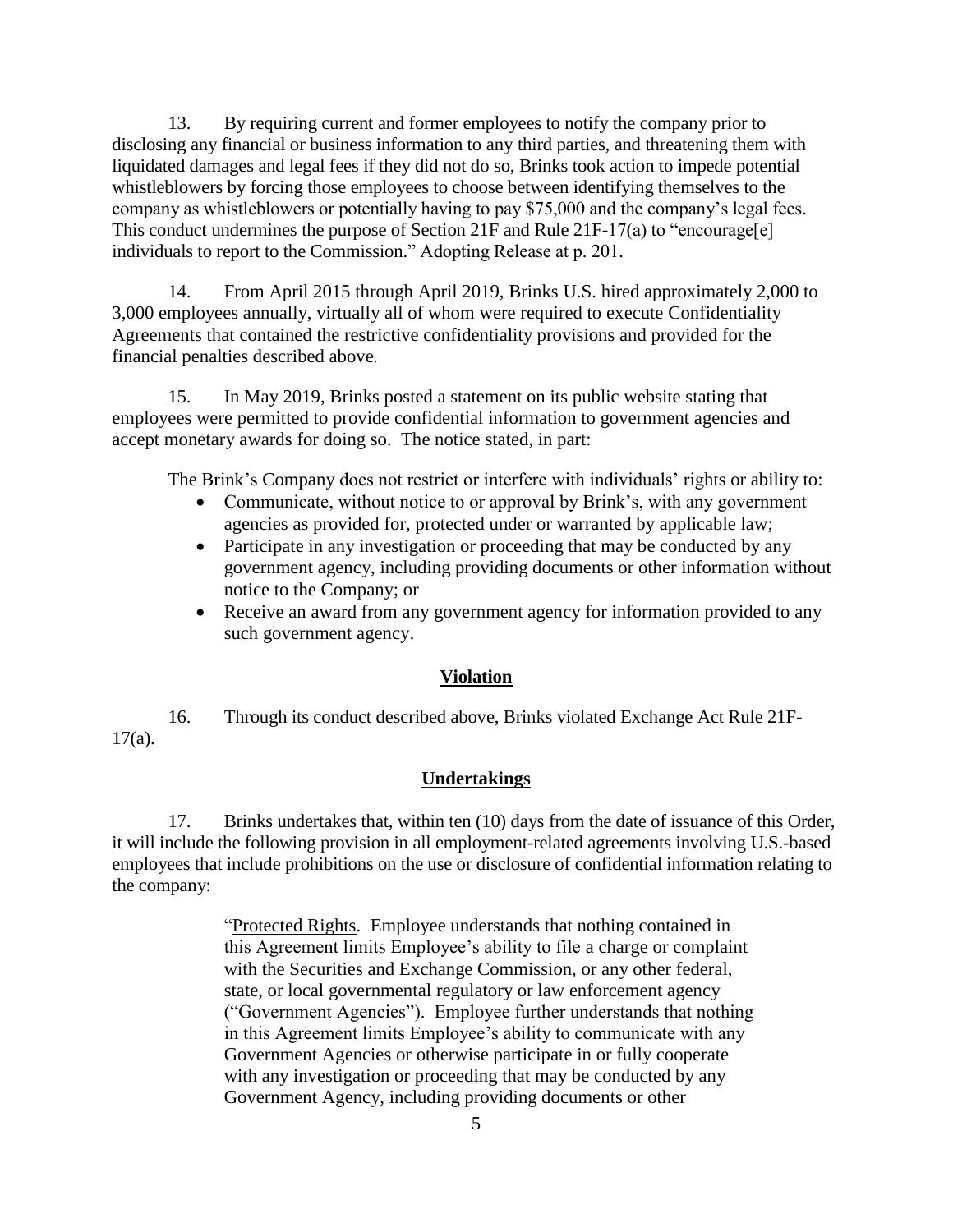information, without notice to or approval from the Company. Employee can provide confidential information to Government Agencies without risk of being held liable by Brinks for liquidated damages or other financial penalties. This Agreement also does not limit Employee's right to receive an award for information provided to any Government Agencies."

18. In determining whether to accept the Offer, the Commission has considered the undertaking set forth above.

19. Brinks also undertakes that, within sixty (60) days from the date of issuance of this Order, it will make reasonable efforts to contact current and former U.S.-based Brinks employees who signed a Confidentiality and Non-Competition Agreement from April 1, 2015 through May 1, 2019, and provide them with an electronic or paper copy of the Order and a statement that Brinks permits current or former employees to: (1) provide information and/or documents to, and/or communicate with, Commission staff without notice to or approval from the Company; and (2) accept a whistleblower award from the Commission pursuant to Section 21F of the Exchange Act.

20. Brinks further undertakes that, within one hundred twenty (120) days from the date of issuance of this Order, it will certify, in writing, compliance with the undertakings set forth above. The certification shall identify each undertaking, provide written evidence of compliance in the form of a narrative, and be supported by exhibits sufficient to demonstrate compliance. The Commission staff may make reasonable requests for further evidence of compliance, and Respondent agrees to provide such evidence. The certification and supporting material shall be submitted to Yuri B. Zelinsky, Assistant Director, Division of Enforcement, Securities and Exchange Commission, 100 F Street, N.E., Washington, DC 20549, with a copy to the Office of the Chief Counsel, Division of Enforcement, Securities and Exchange Commission, 100 F Street, N.E., Washington, DC 20549.

#### **IV.**

In view of the foregoing, the Commission deems it appropriate to impose the sanctions agreed to in Respondent Brinks' Offer.

Accordingly, it is hereby ORDERED that**:**

A. Pursuant to Section 21C of the Exchange Act, Respondent Brinks cease and desist from committing or causing any violations and any future violations of Exchange Act Rule 21F-17;

B. Respondent shall comply with the undertakings set forth in paragraphs 19 and 20, above;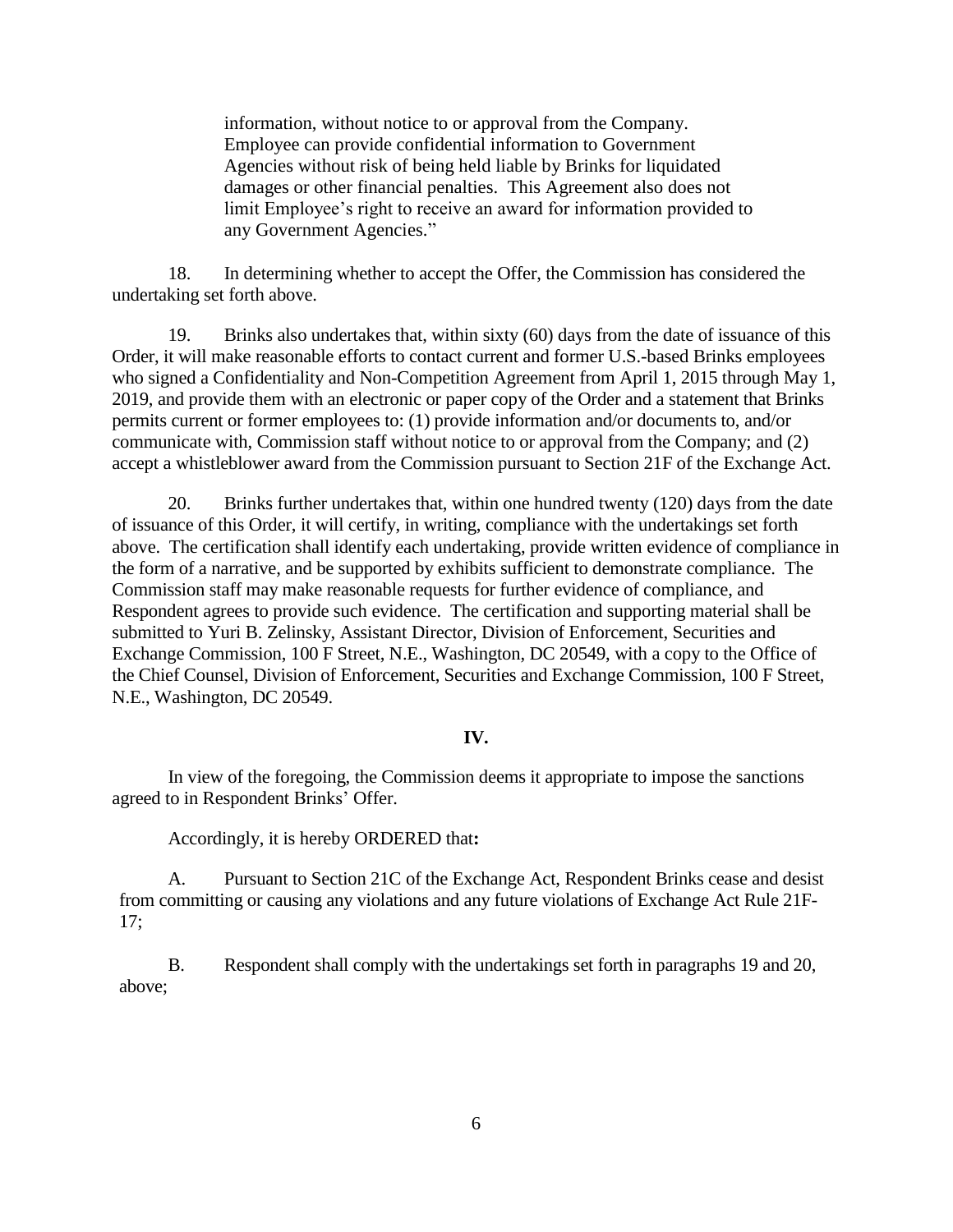C. Respondent shall, within ten days of issuance of this Order, pay a civil money penalty in the amount of \$400,000 to the Securities and Exchange Commission for transfer to the general fund of the United States Treasury subject to Exchange Act Section 21F(g)(3)*.* If timely payment is not made, additional interest shall accrue pursuant to 31 U.S.C. § 3717.

Payment must be made in one of the following ways:

- (1) Respondent may transmit payment electronically to the Commission, which will provide detailed ACH transfer/Fedwire instructions upon request;
- (2) Respondent may make direct payment from a bank account via Pay.gov through the SEC website at [http://www.sec.gov/about/offices/ofm.htm;](http://www.sec.gov/about/offices/ofm.htm) or
- (3) Respondent may pay by certified check, bank cashier's check, or United States postal money order, made payable to the Securities and Exchange Commission and hand-delivered or mailed to:

Enterprise Services Center Accounts Receivable Branch HQ Bldg., Room 181, AMZ-341 6500 South MacArthur Boulevard Oklahoma City, OK 73169

Payments by check or money order must be accompanied by a cover letter identifying Brinks as a Respondent in these proceedings, and the file number of these proceedings; a copy of the cover letter and check or money order must be sent to Yuri B. Zelinsky, Assistant Director, Division of Enforcement, Securities and Exchange Commission, 100 F Street, N.E., Washington, DC 20549.